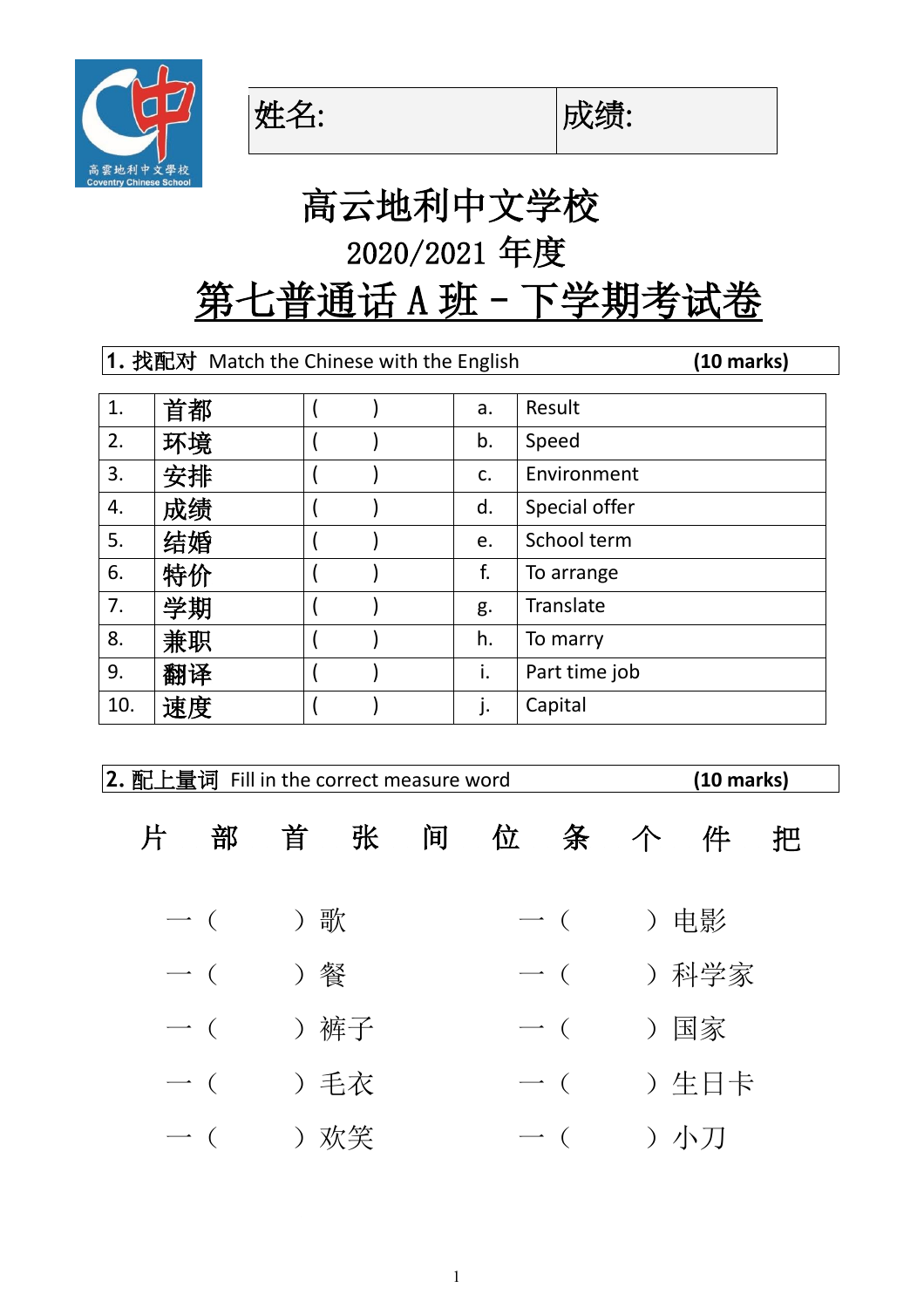#### 压力 需要 受伤 同事 机会 决定 解答

- (1) Maddy 的法国朋友来看她, 在她家住一个星期。这是她练习法语 的好\_\_\_\_\_\_\_\_\_\_\_\_\_\_\_\_\_\_\_。
- (2) 黃国英有几个朋友\_\_\_\_\_\_\_\_\_\_\_\_\_\_\_明年到美国上大学。
- (3) 爸爸是医生, 他常常说他的工作\_\_\_\_\_\_\_\_\_\_\_\_\_\_\_很大。
- (4) 我\_\_\_\_\_\_\_\_\_\_\_\_\_\_\_上网找资料做这个作业。
- (5) 因为他在训练时\_\_\_\_\_\_\_\_\_\_\_\_\_\_\_了, 所以他不能参加这次的比 賽。
- (6) 妈妈在超级市场工作, 她说她的\_\_\_\_\_\_\_\_\_\_\_\_\_\_\_都很有善。
- (7) 我们的数学老师很好, 他常常帮助我们\_\_\_\_\_\_\_\_\_\_\_\_\_\_\_数学问 题。

**4.** 填上正确答案 Match the verb on left to a suitable phrase on right **(11 marks)**

| 1.  | 玩  |  | a. | 衣服 |
|-----|----|--|----|----|
| 2.  | 逛  |  | b. | 机会 |
| 3.  | 演奏 |  | C. | 商场 |
| 4.  | 穿  |  | d. | 婚礼 |
| 5.  | 喝  |  | e. | 咖啡 |
| 6.  | 找  |  | f. | 作业 |
| 7.  | 参加 |  | g. | 音乐 |
| 8.  | 做  |  | h. | 酒店 |
| 9.  | 住  |  | i. | 足球 |
| 10. | 讲  |  | j. | 故事 |
| 11. | 踢  |  | k. | 游戏 |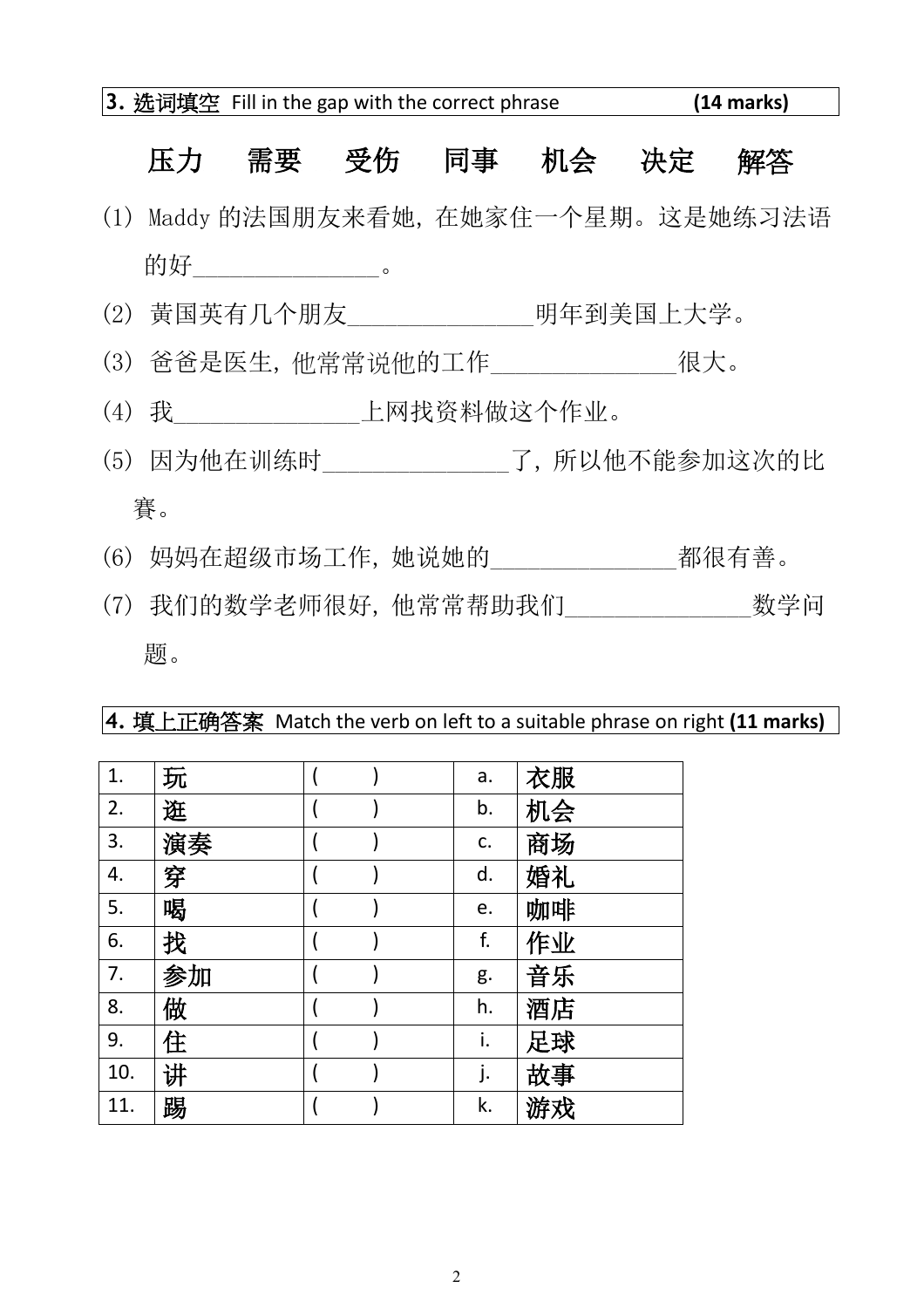|     |        | <b>5.</b> 造句 Write a complete sentence with the phrases given | $(15$ marks) |
|-----|--------|---------------------------------------------------------------|--------------|
| (1) | 因为     | 所以                                                            |              |
|     | (2) 虽然 | 但是                                                            |              |
|     | (3) 不但 | 而且                                                            |              |
| (4) | 越      | 越                                                             |              |
| (5) | 感到:    |                                                               |              |

| 6. 用中文/英文回答问题                                                        | $(10 \text{ marks})$ |
|----------------------------------------------------------------------|----------------------|
| Read the passage below and answer the questions in Chinese / English |                      |

欧运年参加了伦敦的华人社区中心做义工, 他每星期六上午 在中心跟小孩子们做活动, 例如玩游戏和讲故事, 有时侯也 教他们打羽毛球和跳舞。孩子们都很喜欢运年, 因为他很友 善, 也很关心他们。

运年喜欢在这里做义工, 因为他不但认识了很多新朋友, 而 且还取得了一些工作经验。

1. Where did 欧运年 do voluntary work?\_\_\_\_\_\_\_\_\_\_\_\_\_\_\_\_\_\_\_\_\_\_\_\_\_\_\_\_\_\_\_\_

2. When did he do it?

 $\overline{\phantom{a}}$  , and the contribution of the contribution of the contribution of the contribution of the contribution of the contribution of the contribution of the contribution of the contribution of the contribution of the

 $\overline{\phantom{a}}$  , and the contribution of the contribution of the contribution of the contribution of the contribution of the contribution of the contribution of the contribution of the contribution of the contribution of the

- 3. What does he do in the workplace?
- 4. How do the children find him in the workplace?

5. How does 运年 feel about this voluntary work?\_\_\_\_\_\_\_\_\_\_\_\_\_\_\_\_\_\_\_\_\_\_\_\_\_\_\_\_\_\_\_\_\_\_